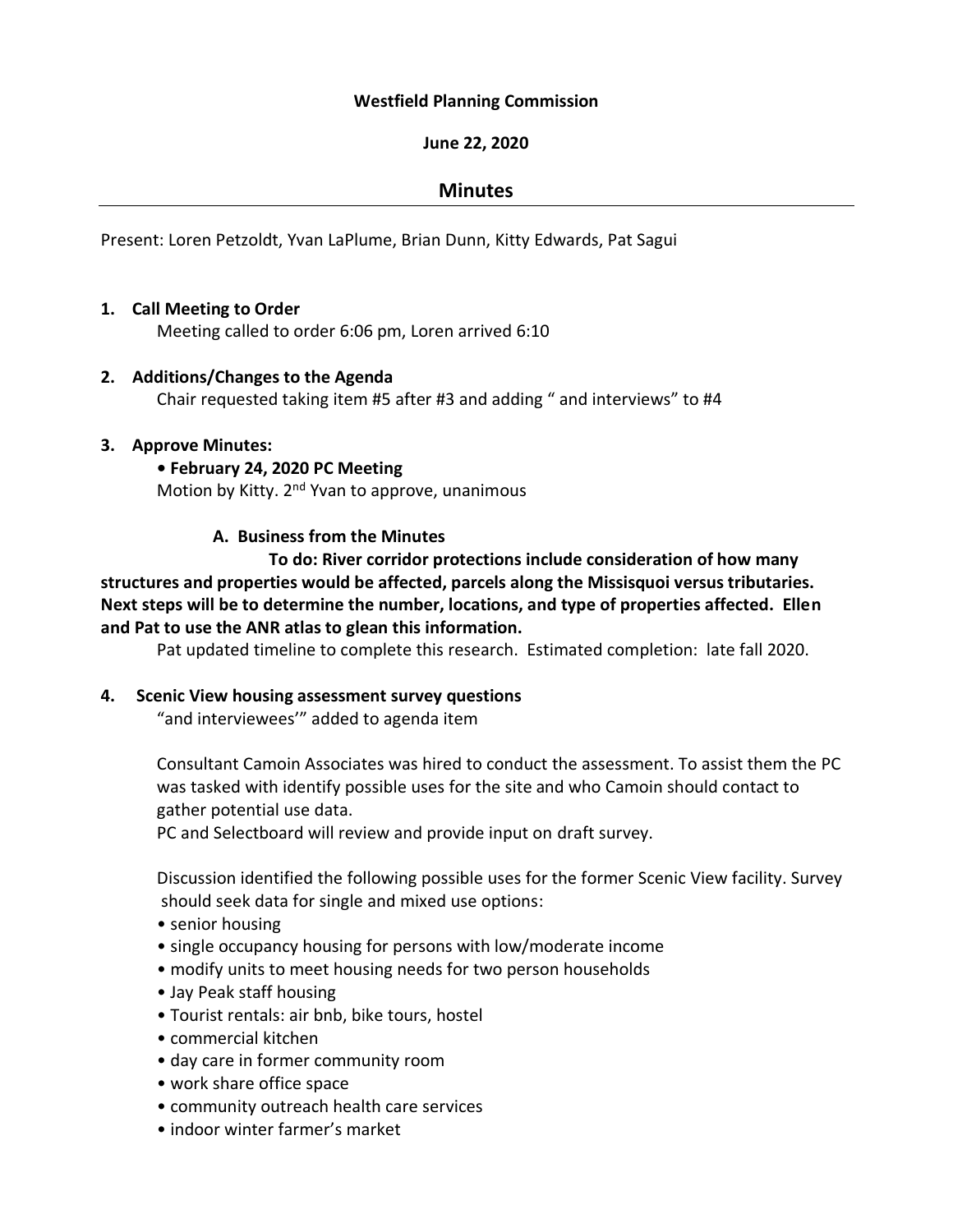Discussion identified following persons/businesses for the project consultant to contact to help assess best use of Scenic View facility:

• Realtors: to assess housing market, tourist activity, demand for shared office space (with high speed internet)

Century 21/Farm and Forest – Dan MacClure, Nick MacClure RE/MAX/All Season – Brent Shafer, Russ Ingalls Jim Campbell Realty

- NECKA for housing and child care data
- Rural Edge current owner of property and low income housing developer wastewater capacity
- Jay Peak staff housing, tourism Steve Wright
- North Country and Copley Hospitals health care services clinics foot care, mental health, surgical followup, etc.
- Food processors Berry Creek Farm Romy Croizet, Food Venture Center John Ramsay
- 2020 2024 Vermont Housing Data report

## **5. Hiring consultant to help with Bylaw rewrite**

NVDA has offered Westfield some intern hours in July and August to work on the Bylaws. Top of list is reorganizing the bylaw document using Montgomery's as a template. Extensive revisions and at least three new sections is beyond the PCs expertise. Chair asked

for a recommendation to request the Selectboard hire someone to help with this work. PC specifically recommends Ellen Fox to do the work as she is familiar with Westfield and Montgomery Bylaws.

Questions: Since Ellen is on the PC would it be considered a conflict of interest for her to consult on the Bylaw? Could she be paid from a state planning grant (MPG)? Can the town apply for another MPG with one outstanding the Scenic View Assessment project. Pat will check with NVDA.

## **5. Review and Edit Bylaw** (see discussion attachments)

# **• Excavation; Ponds**

Westfield Bylaw currently does not have a section on excavation other than for commercial sand/gravel removal. As next step add an expanded Alteration of Existing Grade section, using Montgomery's as a model and to include a section on ponds.

# **• Act 171 – Forests, Natural Resources**

Need more data re: impact to logging, logging roads

 how zoning to protect forests and natural resources affects property value Pat will contact Alison at NVDA, and VT Dept. of Forest and Parks for data

# **6. Tasks and Timeline for next steps to update ByLaw**

Pat will – work with NVDA intern and Alison re sections she is working on

- meet with Selectboard re hiring Ellen or other consultant to revise draft Bylaw
- talk with Alison about MPG to pay consultant to revise Bylaw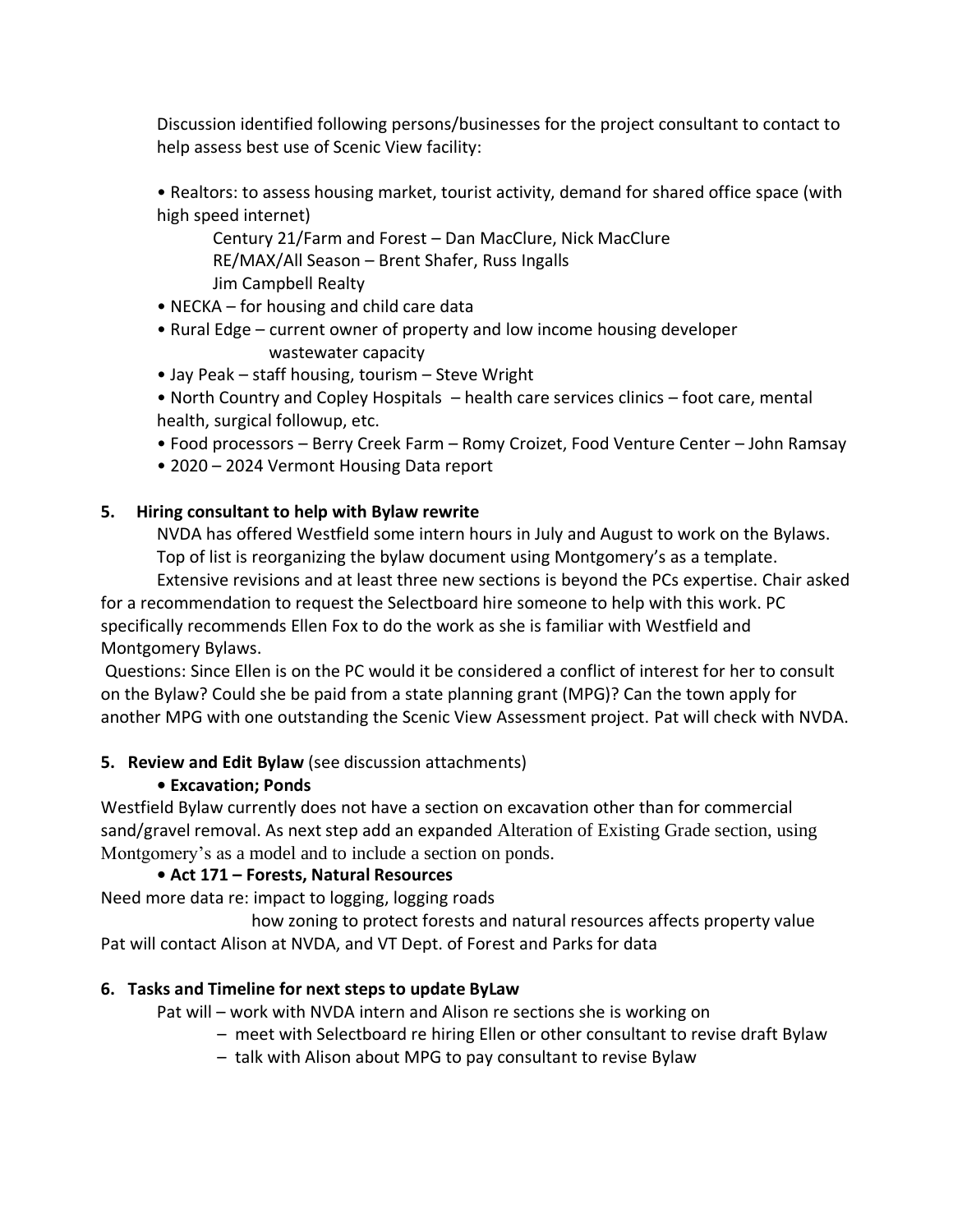#### **7. Other Business**

Loren asked for a written confirmation that the PC is aware that he may have a conflict of interest in some permitting cases because of his job at Yankee Farm Credit. Pat will send email confirmation.

## **8. Next Meeting**

July 27<sup>th</sup> pending workproduct from NVDA intern and availability of draft survey to review

### **9. Adjourn**

Motion by Kitty, 2<sup>nd</sup> by Yvan to adjourn, 8:15 pm. Unanimous.

Submitted by Kitty Edwards June 26, 2020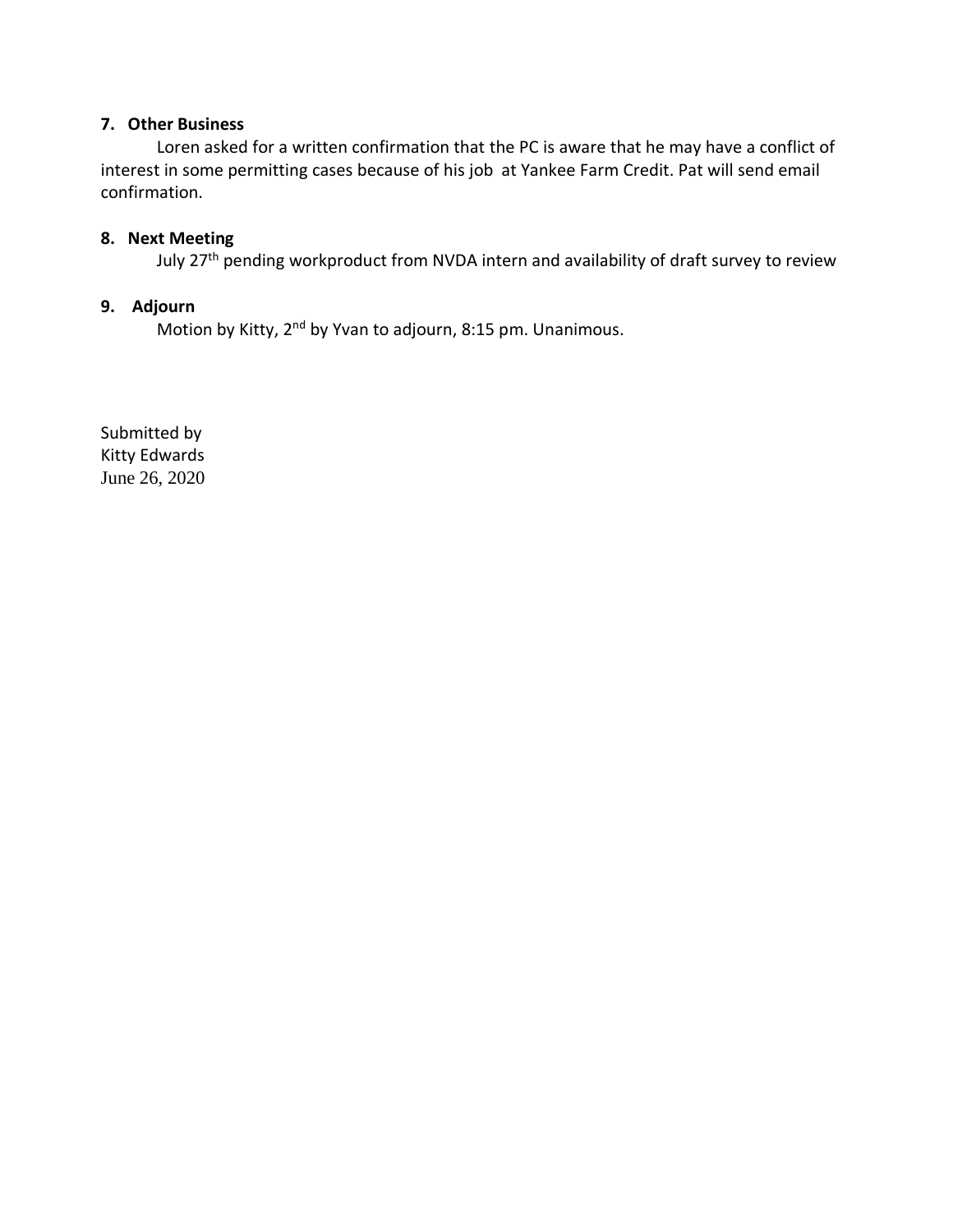# **From Montgomery Bylaw**

# **Section 6.2: Alteration of Existing Grade (Excavation, Grading and Filling)**

**A) Applicability**. A zoning permit is required for the alteration of existing grade by excavation, grading, removal of earth, and/or depositing of rock, concrete, stone, gravel, sand, cinders, stumps, soil or other material used for the filling of land, unless exempted in Section 4.1. Any excavation or fill involving 100 or more cubic yards of material, or which the ZA determines may cause a change in the rate or direction of drainage to the detriment of neighboring properties shall require conditional use approval from the DRB.

# **B) Specific Review Standards**.

- 1) Filling shall only be conducted with clean material such as sod, loam, sand, gravel, or quarried stone. Biodegradable material shall not be considered clean fill.
- 2) The effect upon the use of adjacent property by reason of noise, dust or vibrations shall be evaluated and no undue adverse effect shall be created.
- 3) The effect upon traffic hazards in residential areas or excessive congestion or physical damage on public ways shall be evaluated and no undue adverse effect shall be created.
- 4) The project may be limited in the duration of its permit to any length of time that the DRB deems appropriate.
- 5) The project may be limited in the hours of operation, routes of transportation or material removed.
- 6) The DRB may require suitable bond or other security adequate to assure compliance with the provision of this Section for the proper rehabilitation of the site.
- **C)** The alteration of an existing grade by excavation, grading, removal of earth, and/or depositing of rock or other material used for filling land shall not be done in a manner that may cause a change in the rate or direction of drainage to the detriment of the neighboring property.

# **Section 6.9: Ponds**

- **A) Applicability**. The construction of ponds and other impoundments may be allowed as an accessory use in any district except Conservation II upon receipt of a zoning permit. Very small ponds, under 6,000 cubic feet shall not require a permit but must meet setbacks.
- **B) Application Requirements**. In addition to application requirements for a zoning permit, applications for ponds shall include the following mapped information:
	- 1) All neighboring property uses;
	- 2) All structures on the adjacent properties to include, buildings, springs, septic systems, wells, driveways, roads, etc.;
	- 3) Hydrologic connectivity to any stream, wetland, or wet area that may be hydrologically affected by the pond;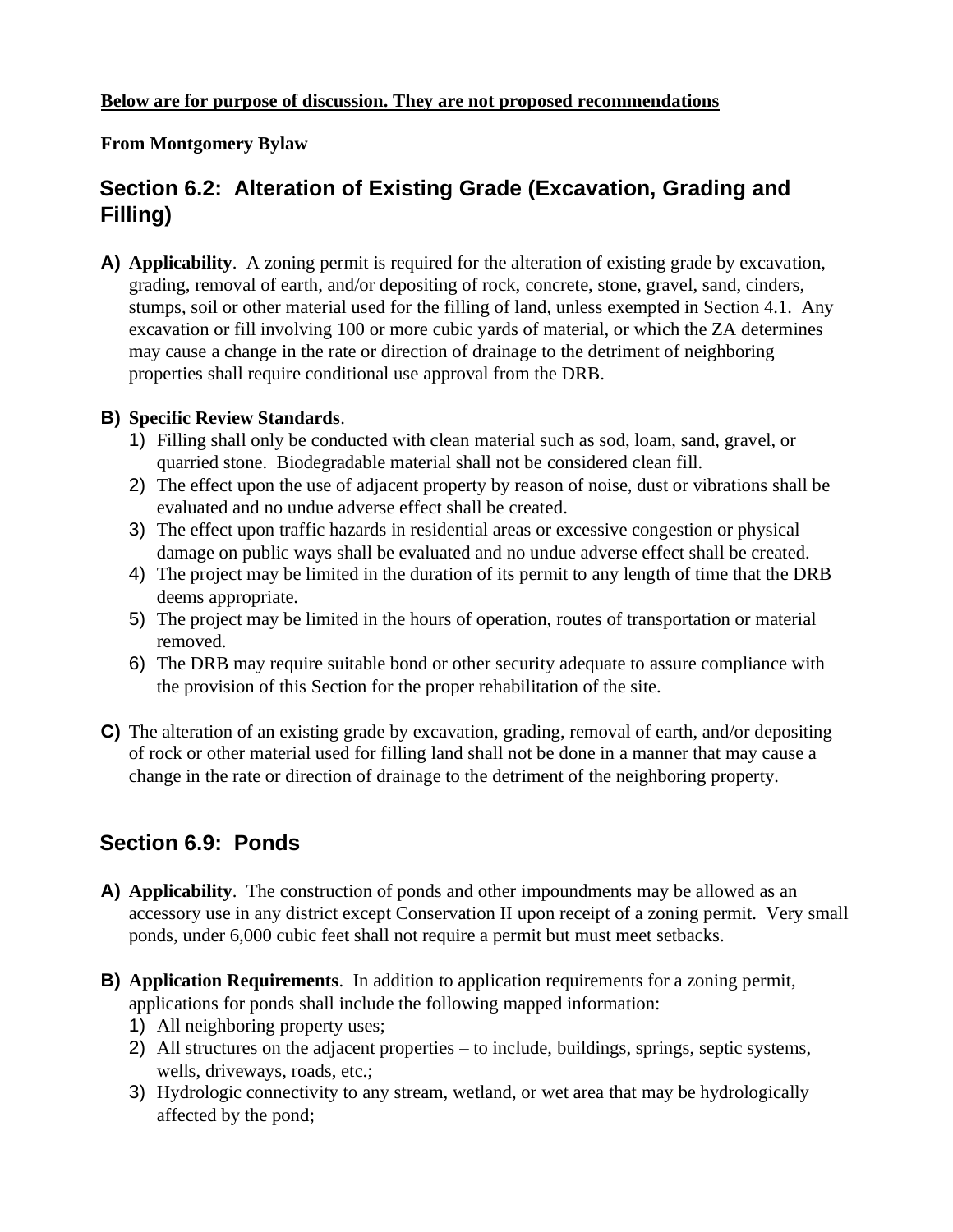- 4) The spillway for the pond; and
- 5) For any pond involving the impoundment of water through the creation of an embankment, berm, or other structure that exceeds the natural grade of the site and contains greater than 200,000 cubic feet of water - a written certification that the pond has been designed by a state licensed professional engineer.

**C) Review Standards**. In the issuance of a zoning permit the ZA, in consultation with Road Commissioner, shall find that:

6) For any pond involving the impoundment of water through the creation of an embankment, berm, or other structure that exceeds the natural grade of the site and contains greater than 200,000 cubic feet of water - a written certification that the pond has been designed by a state licensed professional engineer.

**Review Standards**. In the issuance of a zoning permit the ZA, in consultation with Road Commissioner, shall find that:

|               | 1) The proposed pond poses no danger to neighboring properties, roads, bridges        |
|---------------|---------------------------------------------------------------------------------------|
|               | and culverts.                                                                         |
|               | 2) Any pond that will impound, or be capable of impounding in excess of 500,000       |
| 4             | cubic feet of water has applied for a permit from the Vermont Department of           |
| 5             | Environmental Conservation in accordance with the requirements of 10 V.S.A.           |
| $\mathfrak b$ | Chapter 43. It shall be a condition of the Zoning Permit that this permit be          |
|               | obtained and filed with the Town.                                                     |
| 8             | 3) If the project necessitates any work in a stream and if a stream alteration permit |
| 9             | or other approval is required from the Vermont Department of Environmental            |
| 10            | Conservation in accordance with 10 VSA Chapter 41, such permit or approval            |
| 11            | has been applied for. It shall be a condition of the Zoning Permit that such permit   |
| 12            | or approval be obtained and filed with the Town.                                      |

## **Below are for purpose of discussion. They are not proposed recommendations**

**Excerpted from:** <http://54.172.27.91/naturalresources/Forest/Act171/Act171Guidance.pdf> Page 36

GENERAL SAMPLE POLICIES NOT FROM A SPECIFIC MUNICIPALITY

## ENCROACHMENT INTO INTERIOR OF FOREST BLOCKS :

Development that takes place within identified forest blocks shall be located at the edges of the blocks in order to reduce fragmentation of the block by roads, clearing, and development. If there is no land that is physically suitable for development at the edge of the blocks, the development must be located in order to minimize fragmentation of the block.